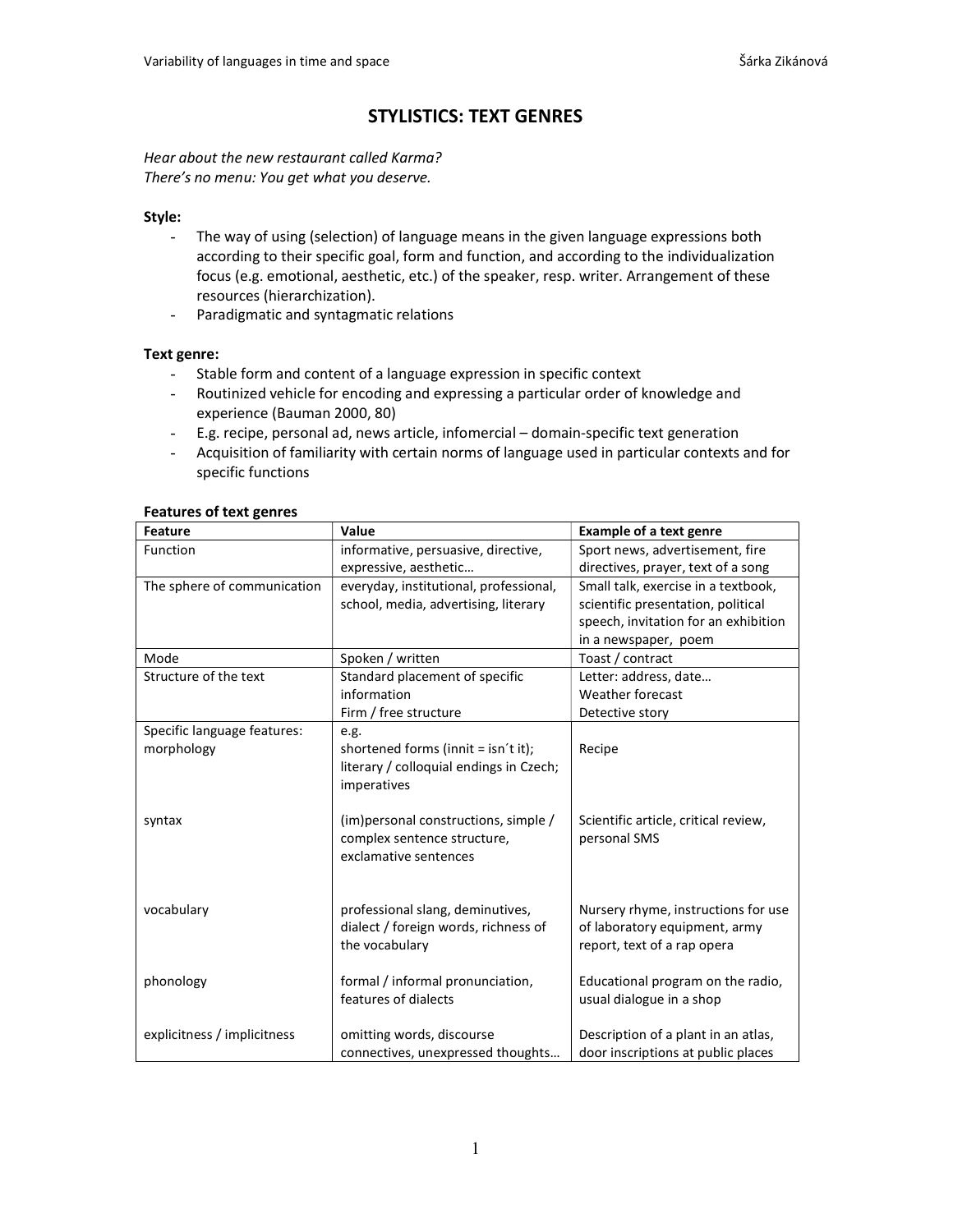### TASK: Analyze the texts below from the point of view of the text genre

1.

Smart Buy 22 Blue Street Paris WIB 6DH Phone: 071 066 429 7 January 2020

Susan Fernandez 14 Plowden Road Torquay Devon TQ6 IRS

Dear Ms. Fernandez

With reference to your order No. 5432 placed on January 2nd, I am writing to apologize for the delay in shipping the item. Unfortunately the specific model of camera you ordered is currently out of stock. It should be in stock by Monday. We are confident that we will be able to ship your order within the next three days.

Please contact us if you have any questions. Thanks for being patient with us.

Yours Sincerely

Paul Smith Manager of Smart Buy

2. There was a young lady of Lynn, Who was so uncommonly thin That when she essayed To drink lemonade She slipped through the straw and fell in.

(Anonymous)